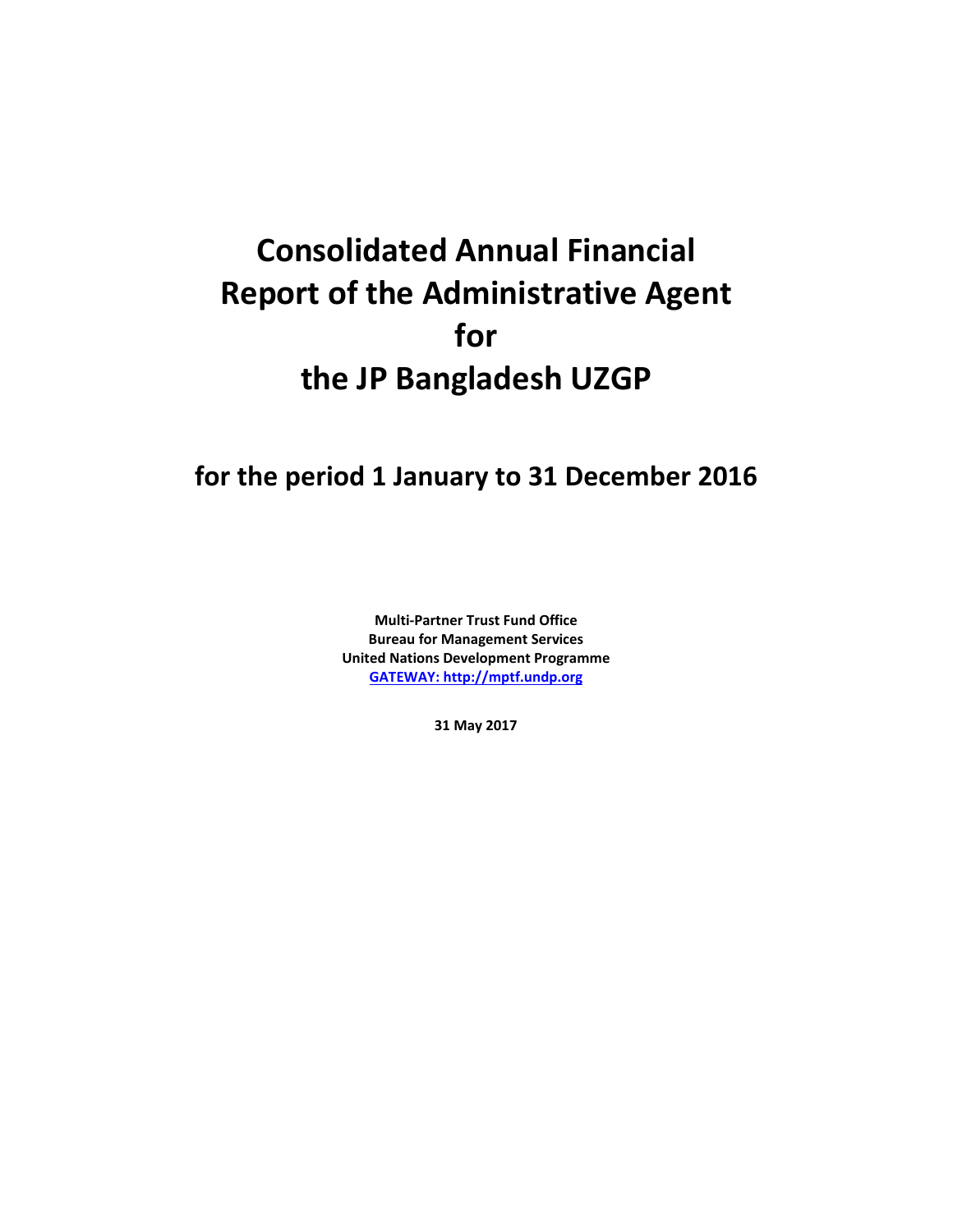JP BANGLADESH UZGP CONSOLIDATED ANNUAL FINANCIAL REPORT **2016**

# **PARTICIPATING ORGANIZATIONS CONTRIBUTORS**



United Nations Capital Development Fund





SWISS AGY FOR DEVELOPMENT & COOPERATION



United Nations Development Programme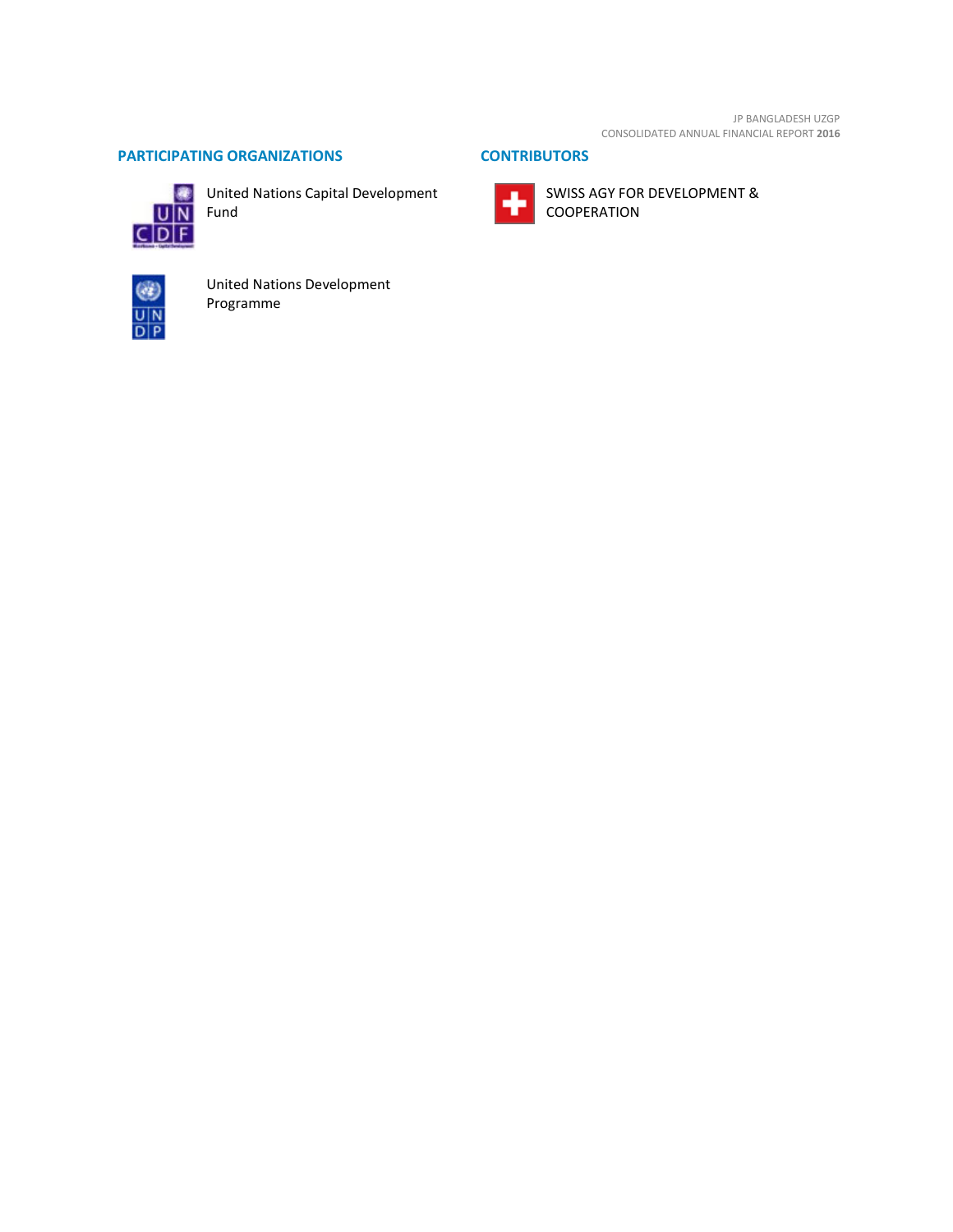Amount approved by the Steering Committee for a project/programme.

#### **Approved Project/Programme**

A project/programme including budget, etc., that is approved by the Steering Committee for fund allocation purposes.

#### **Contributor Commitment**

Amount(s) committed by a donor to a Fund in a signed Standard Administrative Arrangement with the UNDP Multi-Partner Trust Fund Office (MPTF Office), in its capacity as the Administrative Agent. A commitment may be paid or pending payment.

#### **Contributor Deposit**

Cash deposit received by the MPTF Office for the Fund from a contributor in accordance with a signed Standard Administrative Arrangement.

#### **Delivery Rate**

The percentage of funds that have been utilized, calculated by comparing expenditures reported by a Participating Organization against the 'net funded amount'.

#### **Indirect Support Costs**

A general cost that cannot be directly related to any particular programme or activity of the Participating Organizations. UNDG policy establishes a fixed indirect cost rate of 7% of programmable costs.

JP BANGLADESH UZGP

#### **Net Funded Amount**

Amount transferred to a Participating Organization less any refunds transferred back to the MPTF Office by a Participating Organization.

#### **Participating Organization**

A UN Organization or other inter-governmental Organization that is an implementing partner in a Fund, as represented by signing a Memorandum of Understanding (MOU) with the MPTF Office for a particular Fund.

#### **Project Expenditure**

The sum of expenses and/or expenditure reported by all Participating Organizations for a Fund irrespective of which basis of accounting each Participating Organization follows for donor reporting.

#### **Project Financial Closure**

A project or programme is considered financially closed when all financial obligations of an operationally completed project or programme have been settled, and no further financial charges may be incurred.

#### **Project Operational Closure**

A project or programme is considered operationally closed when all programmatic activities for which Participating Organization(s) received funding have been completed.

#### **Project Start Date**

Date of transfer of first instalment from the MPTF Office to the Participating Organization.

#### **Total Approved Budget**

This represents the cumulative amount of allocations approved by the Steering Committee.

#### **US Dollar Amount**

The financial data in the report is recorded in US Dollars and due to rounding off of numbers, the totals may not add up.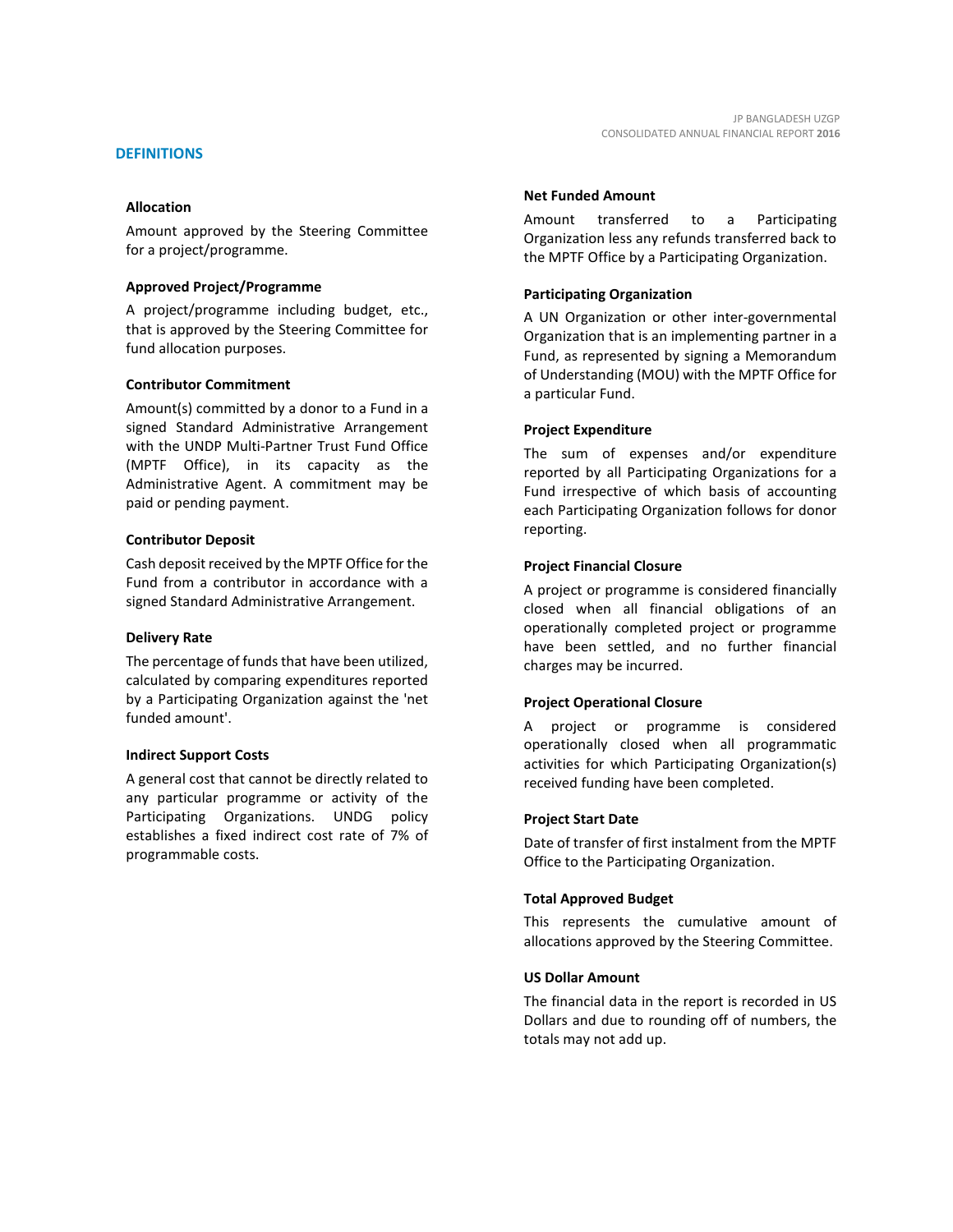#### JP BANGLADESH UZGP CONSOLIDATED ANNUAL FINANCIAL REPORT 2016

# **TABLE OF CONTENTS**

| Introduction 1 1 |   |
|------------------|---|
|                  |   |
|                  |   |
|                  |   |
|                  |   |
|                  | 5 |
|                  |   |
|                  |   |
|                  |   |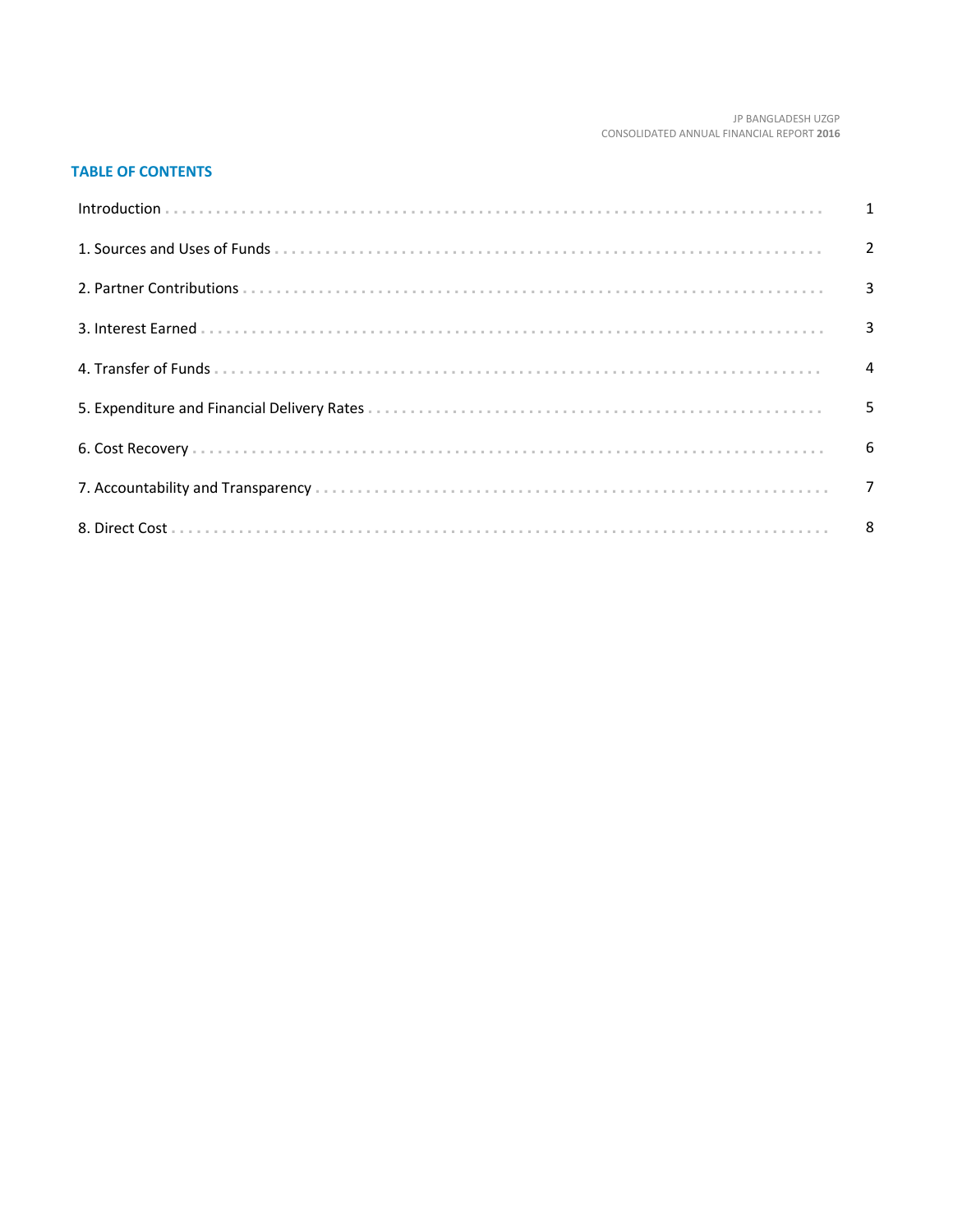#### **INTRODUCTION**

This Consolidated Annual Financial Report of the **JP Bangladesh UZGP** is prepared by the United Nations Development Programme (UNDP) Multi-Partner Trust Fund Office (MPTF Office) in fulfillment of its obligations as Administrative Agent, as per the terms of Reference (TOR), the Memorandum of Understanding (MOU) signed between the UNDP MPTF Office and the Participating Organizations, and the Standard Administrative Arrangement (SAA) signed with contributors.

The MPTF Office, as Administrative Agent, is responsible for concluding an MOU with Participating Organizations and SAAs with contributors. It receives, administers and

manages contributions, and disburses these funds to the Participating Organizations. The Administrative Agent prepares and submits annual consolidated financial reports, as well as regular financial statements, for transmission to contributors.

This consolidated financial report covers the period 1 January to 31 December **2016** and provides financial data on progress made in the implementation of projects of the **JP Bangladesh UZGP**. It is posted on the MPTF Office GATEWAY [\(http://mptf.undp.org/factsheet/fund/JBD10\)](http://mptf.undp.org/factsheet/fund/JBD10).

The financial data in the report is recorded in US Dollars and due to rounding off of numbers, the totals may not add up.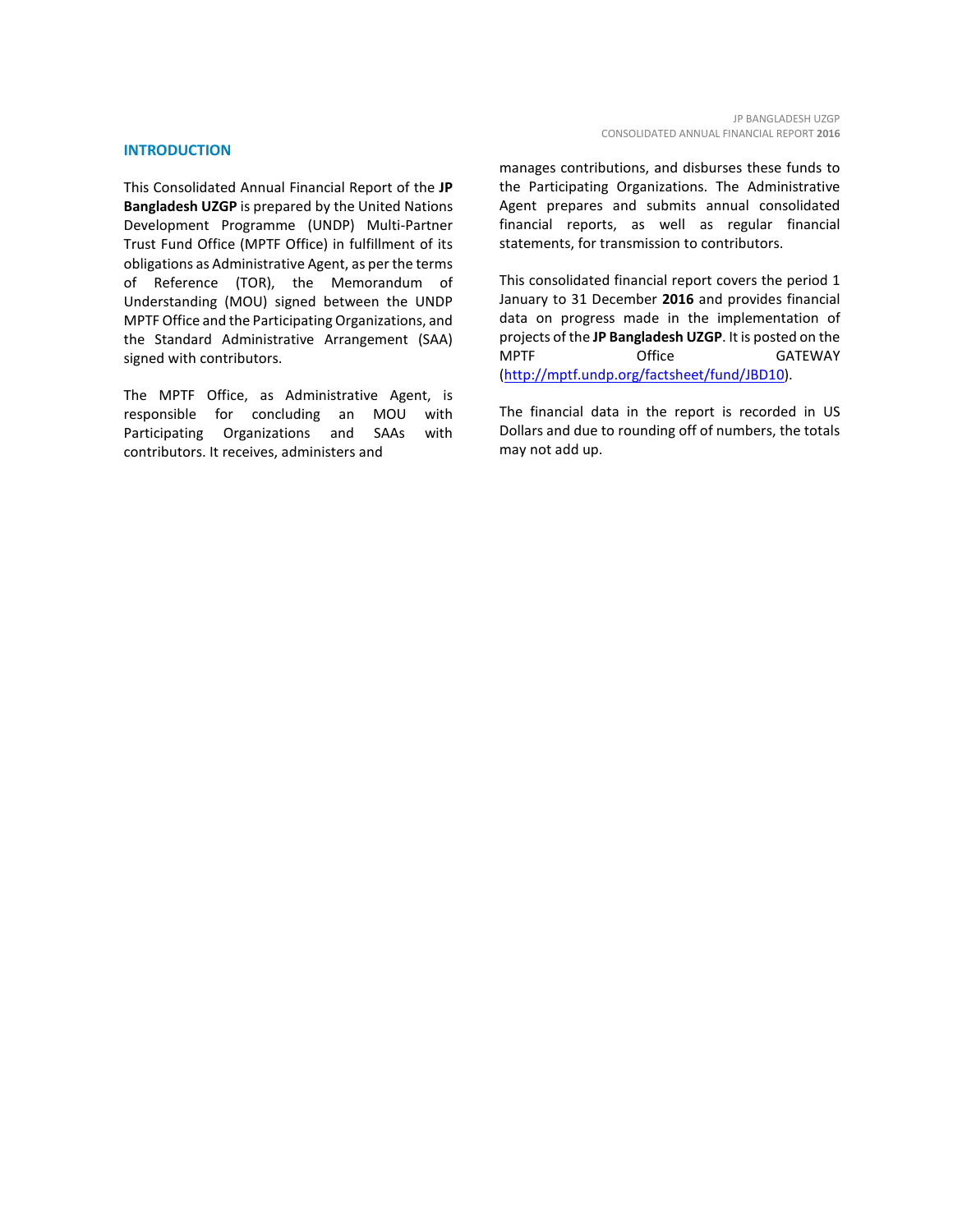#### **2016 FINANCIAL PERFORMANCE**

This chapter presents financial data and analysis of the **JP Bangladesh UZGP** using the pass-through funding modality as of 31 December **2016**. Financial information for this Fund is also available on the MPTF Office GATEWAY, at the following address: [http://mptf.undp.org/factsheet/fund/JBD10.](http://mptf.undp.org/factsheet/fund/JBD10) 

#### **1. SOURCES AND USES OF FUNDS**

As of 31 December **2016**, **1** contributors deposited US\$ **5,831,075** in contributions and US\$ **7,642** was earned in interest.

The cumulative source of funds was US\$ **5,838,717**.

Of this amount, US\$ **5,772,764** has been net funded to **2** Participating Organizations, of which US\$ **5,546,344** has been reported as expenditure. The Administrative Agent fee has been charged at the approved rate of 1% on deposits and amounts to US\$ **58,311**. Table 1 provides an overview of the overall sources, uses, and balance of the **JP Bangladesh UZGP** as of 31 December 2016.

#### **Table 1. Financial Overview, as of 31 December 2016 (in US Dollars)**

|                                                           | Annual 2015 | Annual 2016 | <b>Cumulative</b> |
|-----------------------------------------------------------|-------------|-------------|-------------------|
| <b>Sources of Funds</b>                                   |             |             |                   |
| Contributions from donors                                 | 1,357,164   | 910,655     | 5,831,075         |
| Fund Earned Interest and Investment Income                | 594         | 550         | 7,642             |
| Interest Income received from Participating Organizations |             |             |                   |
| Refunds by Administrative Agent to Contributors           |             |             |                   |
| Fund balance transferred to another MDTF                  |             |             |                   |
| Other Income                                              |             |             |                   |
| <b>Total: Sources of Funds</b>                            | 1,357,757   | 911,205     | 5,838,717         |
| <b>Use of Funds</b>                                       |             |             |                   |
| <b>Transfers to Participating Organizations</b>           | 1,651,045   | 901,548     | 5,772,764         |
| Refunds received from Participating Organizations         |             |             |                   |
| <b>Net Funded Amount</b>                                  | 1,651,045   | 901,548     | 5,772,764         |
| <b>Administrative Agent Fees</b>                          | 13,572      | 9,107       | 58,311            |
| Direct Costs: (Steering Committee, Secretariatetc.)       |             |             |                   |
| <b>Bank Charges</b>                                       | 0           | 9           | 38                |
| <b>Other Expenditures</b>                                 |             |             |                   |
| <b>Total: Uses of Funds</b>                               | 1,664,617   | 910,663     | 5,831,113         |
| Change in Fund cash balance with Administrative Agent     | (306, 860)  | 541         | 7,605             |
| Opening Fund balance (1 January)                          | 313,923     | 7,063       |                   |
| <b>Closing Fund balance (31 December)</b>                 | 7,063       | 7,605       | 7,605             |
| Net Funded Amount                                         | 1,651,045   | 901,548     | 5,772,764         |
| Participating Organizations' Expenditure                  | 1,627,335   | 840,914     | 5,546,344         |
| <b>Balance of Funds with Participating Organizations</b>  |             |             | 226,420           |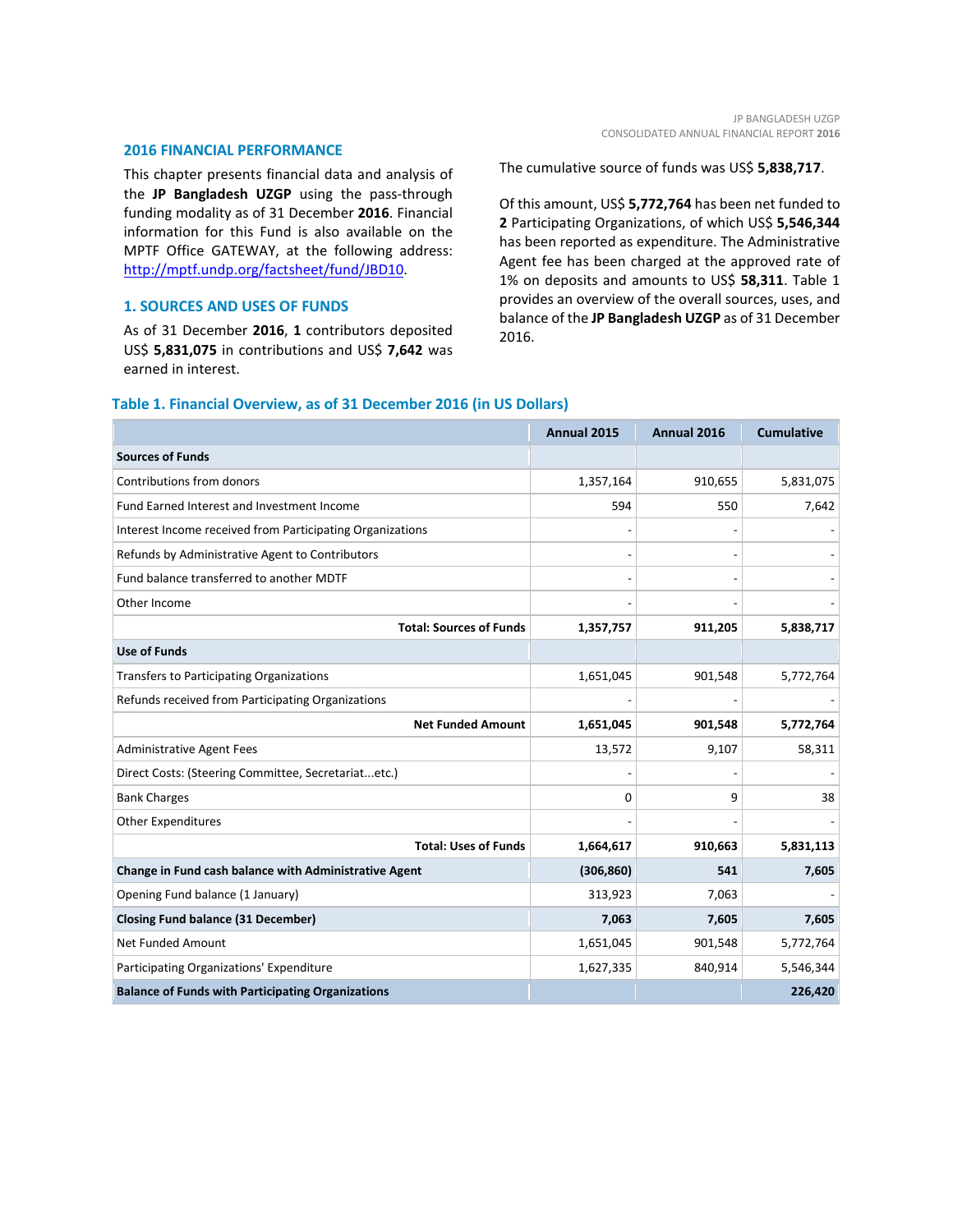#### **2. PARTNER CONTRIBUTIONS**

Table 2 provides information on cumulative contributions received from all contributors to this Fund as of 31 December **2016**.

The **JP Bangladesh UZGP** is currently being financed by **1** contributors, as listed in the table below.

The table below includes commitments made up to 31 December **2016** through signed Standard Administrative Agreements, and deposits made through **2016**. It does not include commitments that were made to the fund beyond **2016**.

## **Table 2. Contributors' Commitments and Deposits, as of 31 December 2016 (in US Dollars)**

| Contributors                            | Total<br><b>Commitments</b> | <b>Prior Years</b><br>as of 31-Dec-2015<br><b>Deposits</b> | <b>Current Year</b><br>Jan-Dec-2016<br><b>Deposits</b> | <b>Total</b><br><b>Deposits</b> |
|-----------------------------------------|-----------------------------|------------------------------------------------------------|--------------------------------------------------------|---------------------------------|
| SWISS AGY FOR DEVELOPMENT & COOPERATION | 5,831,075                   | 4,920,420                                                  | 910,655                                                | 5,831,075                       |
| <b>Grand Total</b>                      | 5,831,075                   | 4,920,420                                                  | 910,655                                                | 5,831,075                       |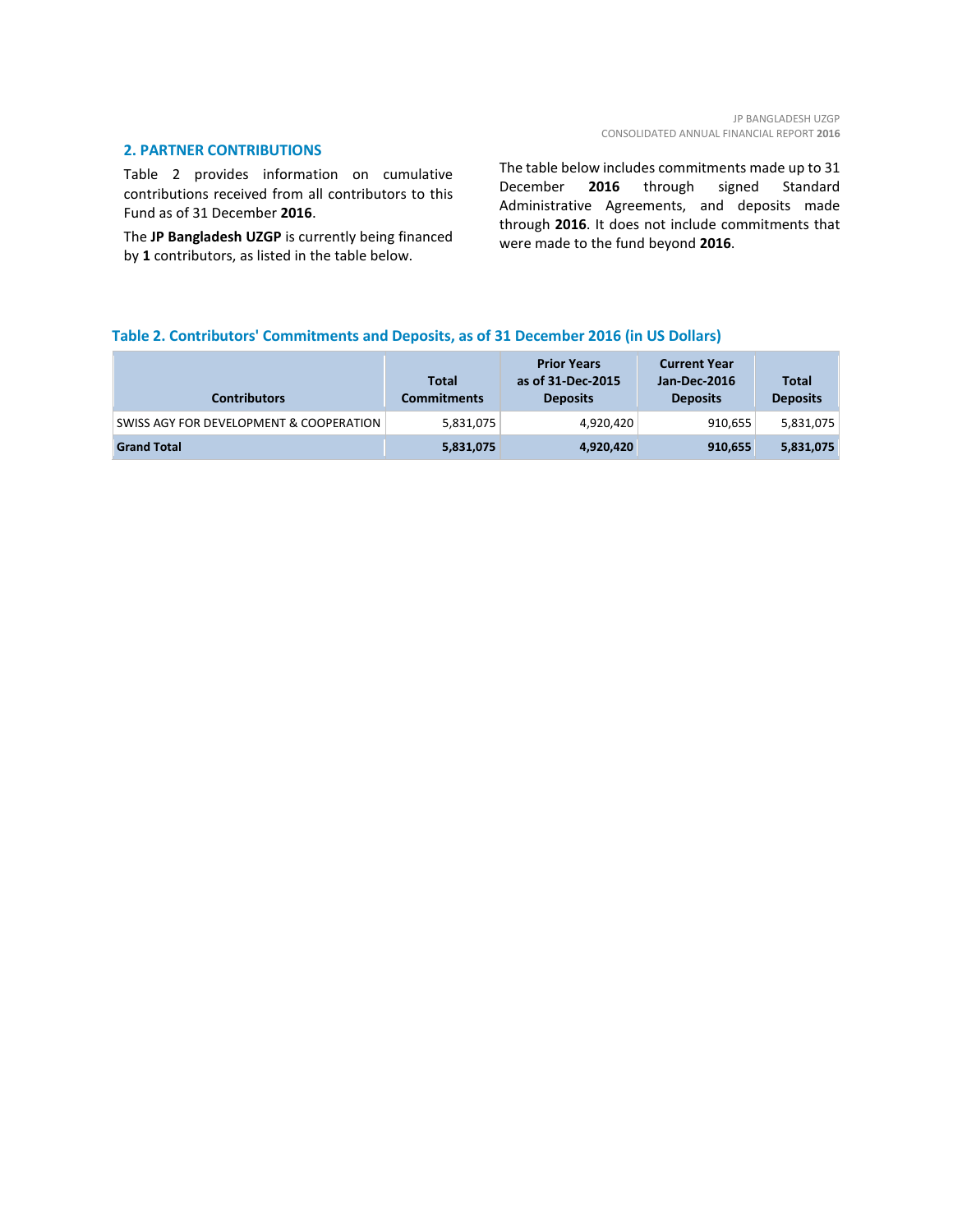#### **3. INTEREST EARNED**

Interest income is earned in two ways: 1) on the balance of funds held by the Administrative Agent (Fund earned interest), and 2) on the balance of funds held by the Participating Organizations (Agency earned interest) where their Financial Regulations and Rules allow return of interest to the AA.

As of 31 December **2016**, Fund earned interest amounts to US\$ **7,642**.

Details are provided in the table below.

# **Table 3. Sources of Interest and Investment Income, as of 31 December 2016 (in US Dollars)**

| <b>Interest Earned</b>                     | <b>Prior Years</b><br>as of 31-Dec-2015 | <b>Current Year</b><br><b>Jan-Dec-2016</b> | Total |
|--------------------------------------------|-----------------------------------------|--------------------------------------------|-------|
| <b>Administrative Agent</b>                |                                         |                                            |       |
| Fund Earned Interest and Investment Income | 7,092                                   | 550                                        | 7,642 |
| <b>Total: Fund Earned Interest</b>         | 7,092                                   | 550                                        | 7,642 |
| <b>Participating Organization</b>          |                                         |                                            |       |
| <b>Total: Agency earned interest</b>       |                                         |                                            |       |
| <b>Grand Total</b>                         | 7,092                                   | 550                                        | 7,642 |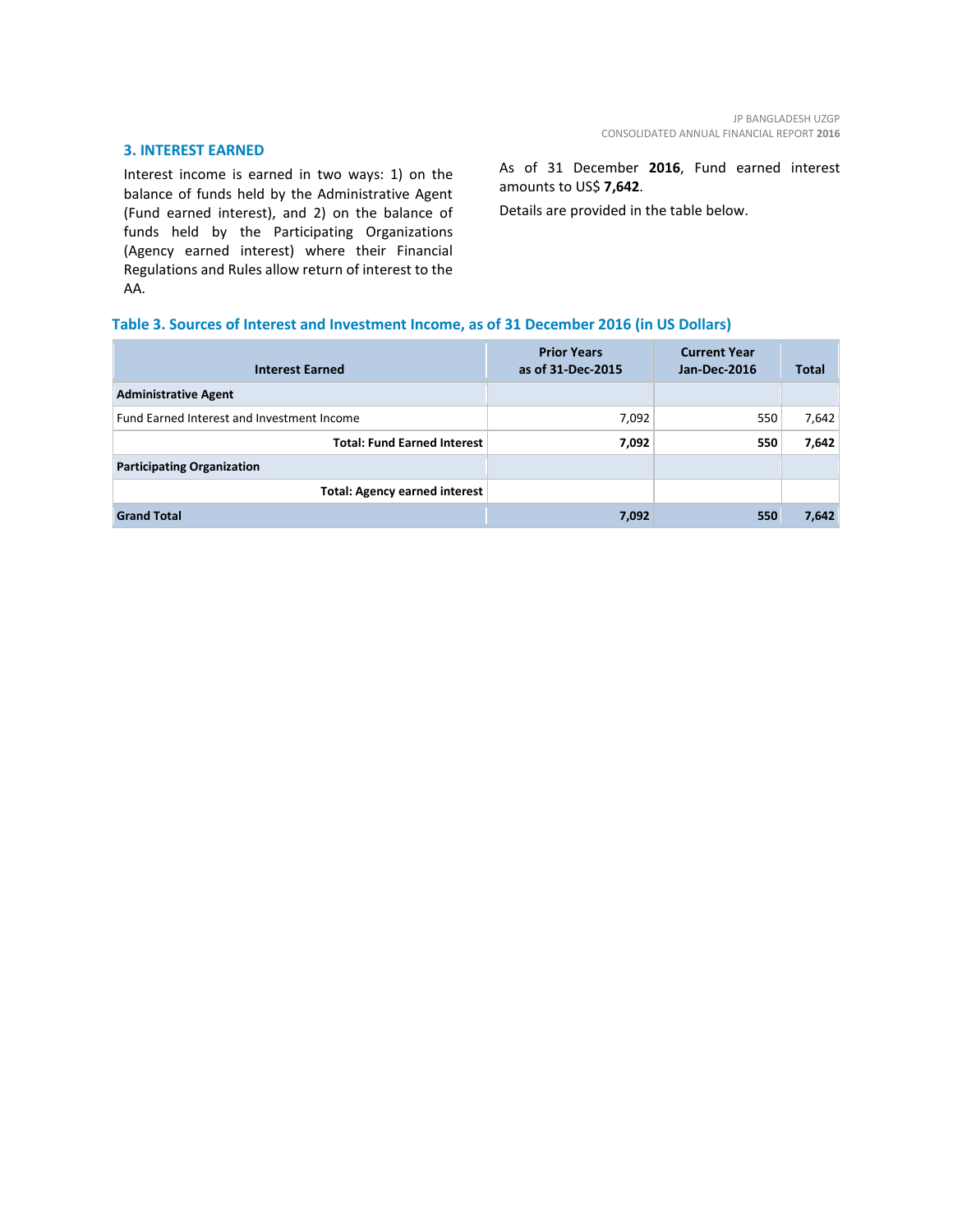#### **4. TRANSFER OF FUNDS**

Allocations to Participating Organizations are approved by the Steering Committee and disbursed by the Administrative Agent. As of 31 December **2016**, the AA has transferred US\$ **5,772,764** to **2** Participating Organizations (see list below).

#### **4.1 TRANSFER BY PARTICIPATING ORGANIZATION**

Table 4 provides additional information on the refunds received by the MPTF Office, and the net funded amount for each of the Participating Organizations.

# **Table 4. Transfer, Refund, and Net Funded Amount by Participating Organization, as of 31 December 2016 (in US Dollars)**

| <b>Participating</b> | Prior Years as of 31-Dec-2015 |                |                   | <b>Current Year Jan-Dec-2016</b> |                |                   | Total            |                |                   |
|----------------------|-------------------------------|----------------|-------------------|----------------------------------|----------------|-------------------|------------------|----------------|-------------------|
| Organization         | <b>Transfers</b>              | <b>Refunds</b> | <b>Net Funded</b> | <b>Transfers</b>                 | <b>Refunds</b> | <b>Net Funded</b> | <b>Transfers</b> | <b>Refunds</b> | <b>Net Funded</b> |
| <b>UNCDF</b>         | 1,120,379                     |                | 1,120,379         | 207.356                          |                | 207.356           | 1,327,735        |                | 1,327,735         |
| <b>UNDP</b>          | 3,750,836                     |                | 3,750,836         | 694.192                          |                | 694.192           | 4.445.028        |                | 4,445,028         |
| <b>Grand Total</b>   | 4,871,216                     |                | 4,871,216         | 901,548                          |                | 901,548           | 5,772,764        |                | 5,772,764         |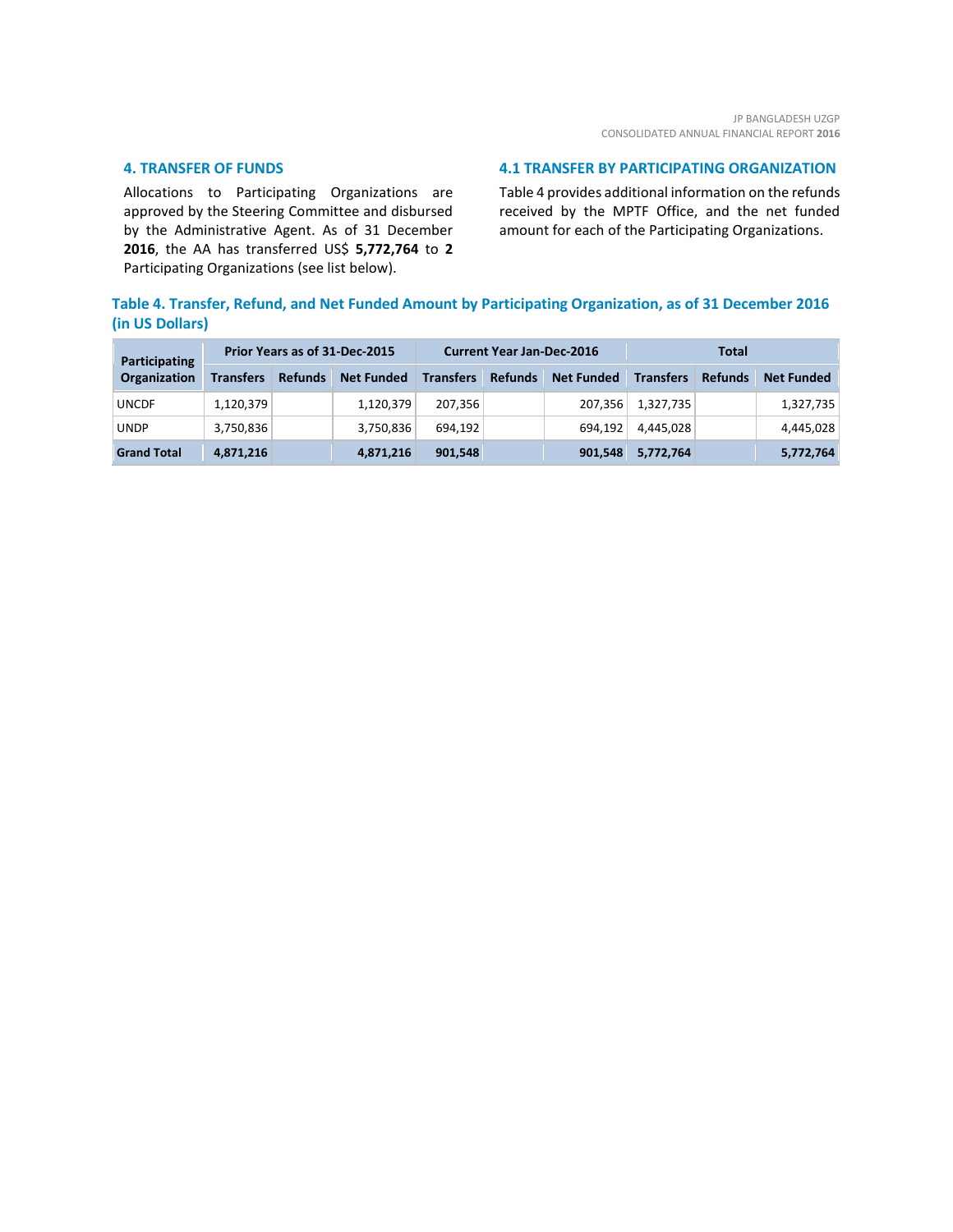## **5. EXPENDITURE AND FINANCIAL DELIVERY RATES**

All final expenditures reported for the year **2016** were submitted by the Headquarters of the Participating Organizations. These were consolidated by the MPTF Office.

Project expenditures are incurred and monitored by each Participating Organization, and are reported as per the agreed upon categories for inter-agency harmonized reporting. The reported expenditures were submitted via the MPTF Office's online expenditure reporting tool. The **2016** expenditure data has been posted on the MPTF Office GATEWAY at [http://mptf.undp.org/factsheet/fund/JBD10.](http://mptf.undp.org/factsheet/fund/JBD10)

#### JP BANGLADESH UZGP CONSOLIDATED ANNUAL FINANCIAL REPORT **2016**

**5.1 EXPENDITURE REPORTED BY PARTICIPATING ORGANIZATION**

In **2016**, US\$ **901,548** was net funded to Participating Organizations, and US\$ **840,914** was reported in expenditure.

As shown in table below, the cumulative net funded amount is US\$ **5,772,764** and cumulative expenditures reported by the Participating Organizations amount to US\$ **5,546,344**. This equates to an overall Fund expenditure delivery rate of **96** percent.

# **Table 5.1 Net Funded Amount, Reported Expenditure, and Financial Delivery by Participating Organization, as of 31 December 2016 (in US Dollars)**

|                                             |                    |                             | <b>Expenditure</b>                      |                                     |                   |                           |
|---------------------------------------------|--------------------|-----------------------------|-----------------------------------------|-------------------------------------|-------------------|---------------------------|
| <b>Participating</b><br><b>Organization</b> | Approved<br>Amount | <b>Net Funded</b><br>Amount | <b>Prior Years</b><br>as of 31-Dec-2015 | <b>Current Year</b><br>Jan-Dec-2016 | <b>Cumulative</b> | <b>Delivery Rate</b><br>% |
| <b>UNCDF</b>                                | 1,327,735          | 1,327,735                   | 1,104,655                               | 163,182                             | 1,267,837         | 95.49                     |
| <b>UNDP</b>                                 | 4,445,028          | 4.445.028                   | 3,600,776                               | 677,732                             | 4,278,507         | 96.25                     |
| <b>Grand Total</b>                          | 5,772,764          | 5,772,764                   | 4,705,430                               | 840,914                             | 5,546,344         | 96.08                     |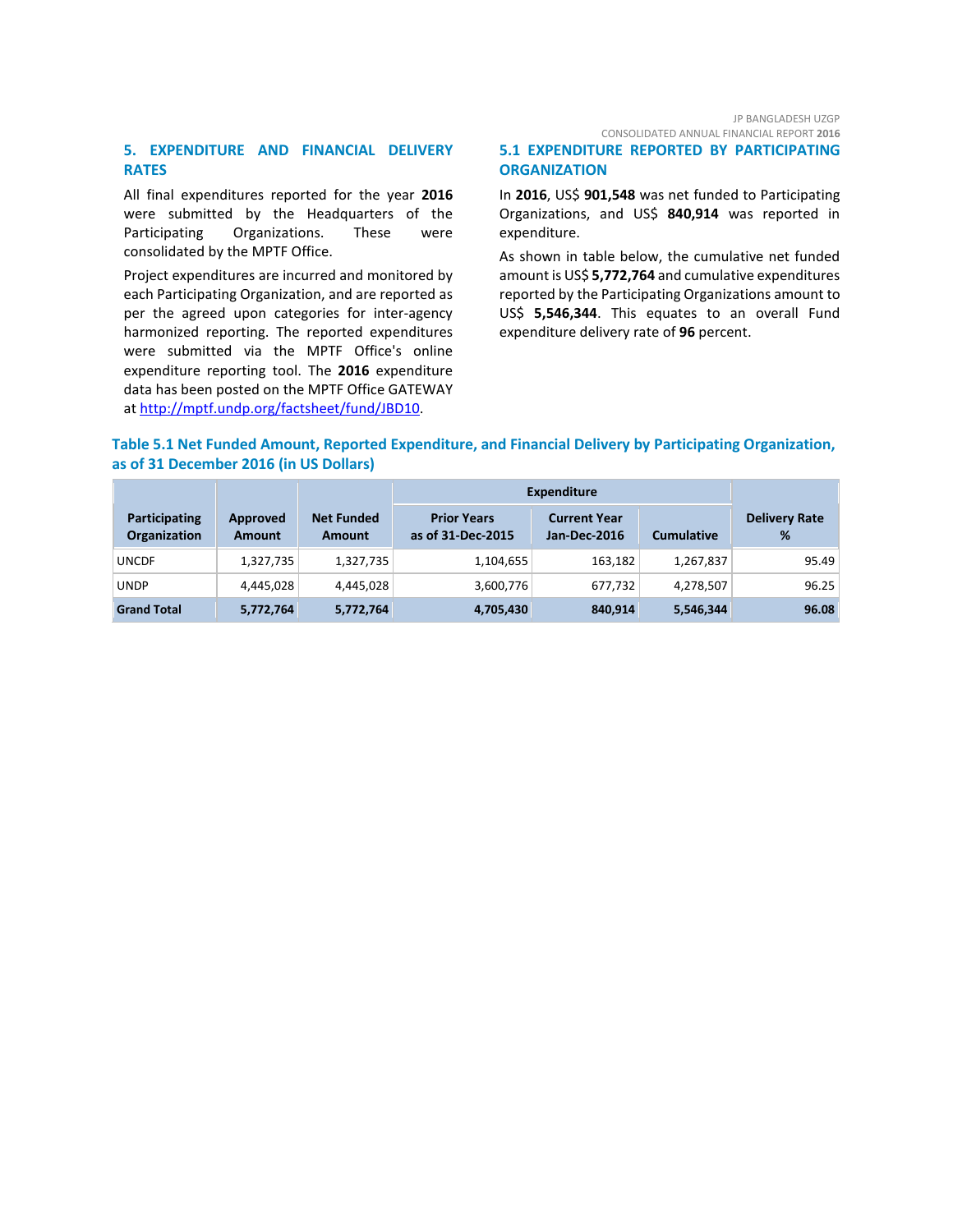#### **5.2 EXPENDITURE REPORTED BY CATEGORY**

Project expenditures are incurred and monitored by each Participating Organization and are reported as per the agreed categories for inter-agency harmonized reporting. In 2006 the UN Development Group (UNDG) established six categories against which UN entities must report inter-agency project expenditures. Effective 1 January 2012, the UN Chief Executive Board (CEB) modified these categories as a result of IPSAS adoption to comprise eight categories. All expenditure incurred prior to 1 January 2012 have been reported in the old categories; post 1 January 2012 all expenditure are reported in the new eight categories. See table below.

#### **2012 CEB Expense Categories**

- 1. Staff and personnel costs
- 2. Supplies, commodities and materials
- 3. Equipment, vehicles, furniture and depreciation
- 4. Contractual services
- 5. Travel
- 6. Transfers and grants
- 7. General operating expenses
- 8. Indirect costs

\_\_\_\_\_\_\_\_\_\_\_\_\_\_\_\_\_\_\_\_\_\_

#### **Table 5.2 Expenditure by UNDG Budget Category, as of 31 December 2016 (in US Dollars)**

|                                           | <b>Expenditure</b>                                                             |         |              |                                                     |
|-------------------------------------------|--------------------------------------------------------------------------------|---------|--------------|-----------------------------------------------------|
| Category                                  | <b>Prior Years</b><br><b>Current Year</b><br>as of 31-Dec-2015<br>Jan-Dec-2016 |         | <b>Total</b> | <b>Percentage of Total</b><br><b>Programme Cost</b> |
| Staff & Personnel Cost (New)              | 47,074                                                                         | 48,750  | 95,824       | 1.85                                                |
| Suppl, Comm, Materials (New)              | 237                                                                            |         | 237          | 0.00                                                |
| Equip, Veh, Furn, Depn (New)              | 322,586                                                                        | 119,437 | 442,023      | 8.51                                                |
| Contractual Services (New)                | 704,632                                                                        | 135,485 | 840,117      | 16.18                                               |
| Travel (New)                              | 78,677                                                                         | 11,500  | 90,177       | 1.74                                                |
| Transfers and Grants (New)                | 669,948                                                                        | 111,133 | 781,081      | 15.05                                               |
| <b>General Operating (New)</b>            | 2,584,971                                                                      | 356,694 | 2,941,666    | 56.67                                               |
| <b>Programme Costs Total</b>              | 4,408,125                                                                      | 782,999 | 5,191,124    | 100.00                                              |
| <sup>1</sup> Indirect Support Costs Total | 297,305                                                                        | 57,915  | 355,220      | 6.84                                                |
| <b>Total</b>                              | 4,705,430                                                                      | 840,914 | 5,546,344    |                                                     |

**<sup>1</sup> Indirect Support Costs** charged by Participating Organization, based on their financial regulations, can be deducted upfront or at a later stage during implementation. The percentage may therefore appear to exceed the 7% agreed-upon for on-going projects. Once projects are financially closed, this number is not to exceed 7%.